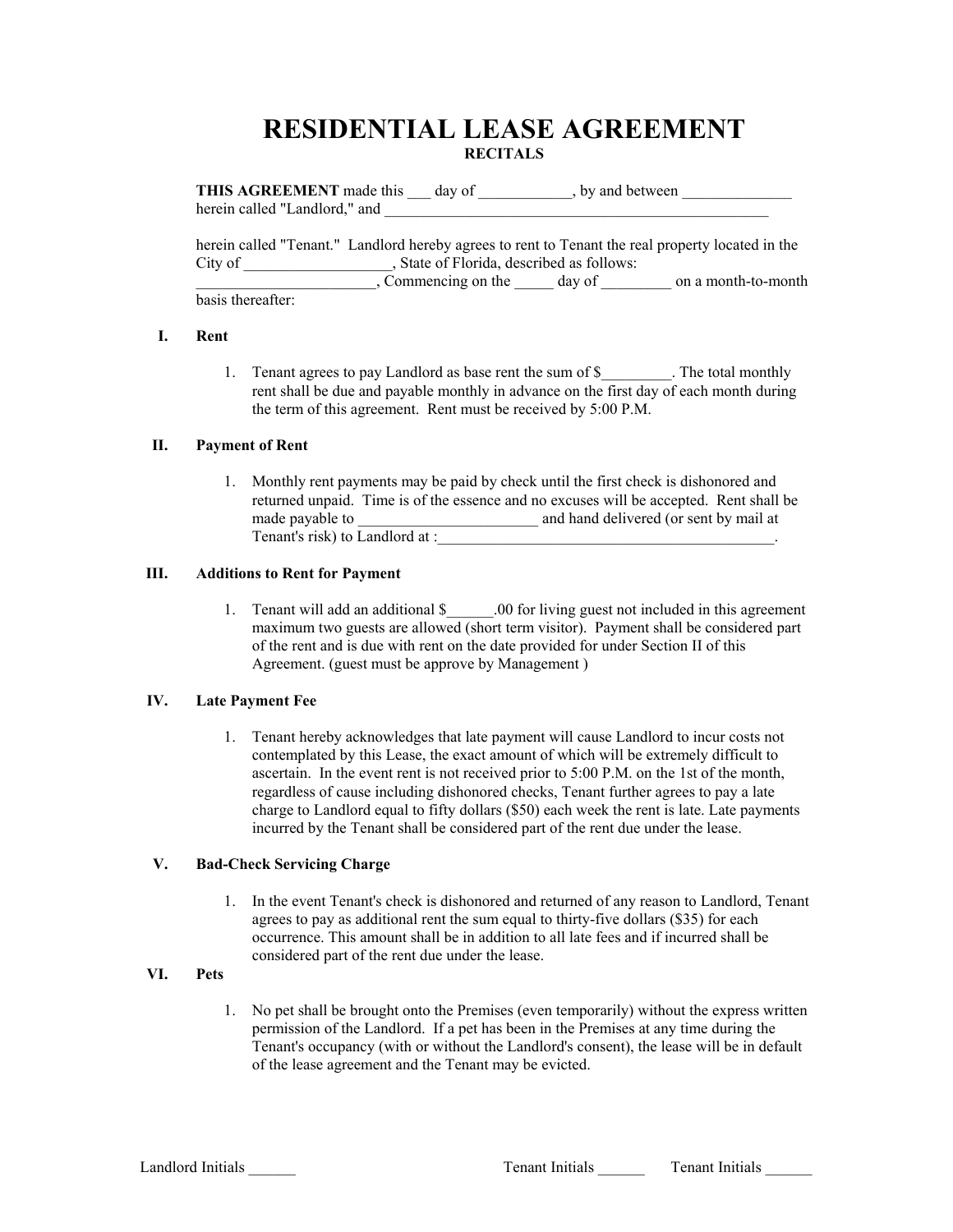#### **VII. Non-assignment of Lease**

1. Resident agrees not to assign this agreement, nor to Sub-let any part of the property, nor to allow any other person to live therein without first requesting permission from the Owner.

# **VIII. Default**

1. Tenant hereby acknowledges that failure to timely pay rent in full as provided for under this lease agreement may constitute a default and termination of this lease agreement. A default will result in forfeiture of the security deposit as liquidated damages.

# **IX. Repair policy**

1. The Tenant shall use customary diligence in care of the Premises. Under no circumstances will Landlord be responsible for any improvements or repairs costing less than \$ per occurrence. Landlord shall be responsible for repairs exceeding \$ per occurrence. Tenant shall be responsible for replacing air conditioning filters and maintenance the air conditioning in good working order.

# **X. Occupancy**

- 1. Tenant to Maintain dwelling unit as follows:
	- i. Comply with all obligations primarily imposed upon tenant by applicable provisions of building codes materially affecting health and safety.
	- ii. Keep that part of the premises that he occupies and uses as clean and safe as the condition of the premises permit.
	- iii. Dispose from his dwelling unit all rubbish, garbage, and other waste in a clean and safe manner.
	- iv. Keep all plumbing fixtures in a dwelling unit or used by the tenant as clean as its condition permits.
	- v. Not deliberately or negligently destroy, deface, damage, impair, or remove any part of the premises or knowingly permit any person to do so.
	- vi. Conduct himself and require other persons on the premises with his consent to conduct themselves in a manner that will not disturb his neighbor's peaceful enjoyment of the premises.
	- vii. Not smoke inside the premises
	- viii. Not cause loud or excessive and unreasonable noise to emanate from the premises.
- 2. Resident warrants that he/she will meet above conditions in every respect and acknowledges that failure to perform the obligations herein stipulated will be considered grounds for termination of this agreement and loss of any or all deposits.

# **XI. Security Deposit**

1. The Tenant has deposited with, and the Landlord acknowledges receipt of \$ \_\_\_\_\_\_\_\_ as a Security Deposit. This Security Deposit is to guarantee the Tenant's performance of the term's and conditions set forth under this Lease.

**STATUTORY DISCLOSURE:** YOUR LEASE REQUIRES PAYMENT OF CERTAIN DEPOSITS. THE LANDLORD MAY TRANSFER ADVANCE RENTS TO THE LANDLORD'S ACCOUNT AS THEY ARE DUE AND WITHOUT NOTICE. WHEN YOU MOVE OUT, YOU MUST GIVE THE LANDLORD YOUR NEW ADDRESS SO THAT THE LANDLORD CAN SEND YOU NOTICES

Landlord Initials **Tenant Initials** Tenant Initials Tenant Initials Tenant Initials Tenant Initials Tenant Initials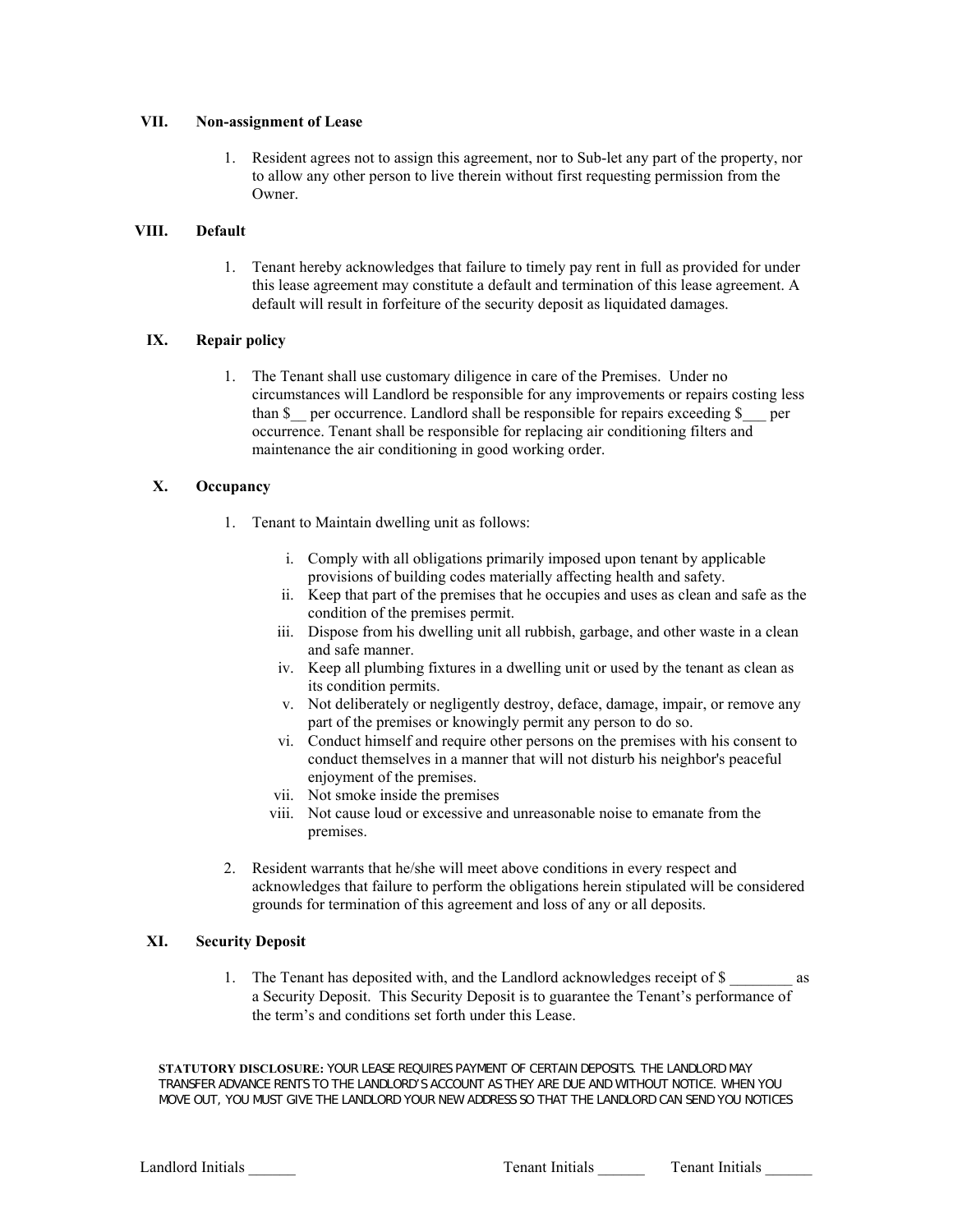REGARDING YOUR DEPOSIT. THE LANDLORD MUST MAIL YOU NOTICE, WITHIN 30 DAYS AFTER YOU MOVE OUT, OF THE LANDLORD'S INTENT TO IMPOSE A CLAIM AGAINST THE DEPOSIT. IF YOU DO NOT REPLY TO THE LANDLORD STATING YOUR OBJECTION TO THE CLAIM WITHIN 15 DAYS AFTER RECEIPT OF THE LANDLORD'S NOTICE, THE LANDLORD WILL COLLECT THE CLAIM AND MUST MAIL YOU THE REMAINING DEPOSIT, IF ANY.

IF THE LANDLORD FAILS TO TIMELY MAIL YOU NOTICE, THE LANDLORD MUST RETURN THE DEPOSIT BUT MAY LATER FILE A LAWSUIT AGAINST YOU FOR DAMAGES. IF YOU FAIL TO TIMELY OBJECT TO A CLAIM, THE LANDLORD MAY COLLECT FROM THE DEPOSIT, BUT YOU MAY LATER FILE A LAWSUIT CLAIMING A REFUND.

YOU SHOULD ATTEMPT TO INFORMALLY RESOLVE ANY DISPUTE BEFORE FILING A LAWSUIT. GENERALLY, THE PARTY IN WHOSE FAVOR A JUDGMENT IS RENDERED WILL BE AWARDED COSTS AND ATTORNEY FEES PAYABLE BY THE LOSING PARTY.

THIS DISCLOSURE IS BASIC. PLEASE REFER TO PART II OF CHAPTER 83, FLORIDA STATUTES, TO DETERMINE YOUR LEGAL RIGHTS AND OBLIGATIONS.

#### **XII. Tenant Cooperation**

1. Tenant agrees to cooperate with Owner/agent in showing property to prospective tenant, prior to termination of occupancy.

#### **XIII. Abandonment**

1. If Tenant leaves the premises unoccupied for 15 days without paying rent in advance for that month, or while owing any back rent from previous months, which has remained unpaid, the Landlord and/or his representatives have the right to take immediate possession of the property and to bar the Resident from returning. Landlord will also have the right to remove any property that the Residents have left behind and store it at Tenant's expense.

# **XIV. Lock Policy**

1. No additional locks will be installed on any door without the written permission of Landlord. Landlord will be given duplicate keys for all locks so installed at the Tenant's expense, before they are installed.

# **XV. Vehicle Policy**

- 1. The Tenant shall be permitted to park a total of one vehicles in within the property.
- 2. No more than the quantity of vehicles listed above shall be permitted within the property at any one time. Vehicle shall mean that authorized by the Florida Department of Motor Vehicles to operate on the public roads of the State. No vehicle shall be permitted on the property where it conflicts with any law, ordinance, or other regulation of the City, County, or State. Repairs and maintenance work of any kind on the vehicle on the premises is strictly prohibited.

# **XVI. Access to Premises**

1. The Owner reserves the right to enter the residence at reasonable times to inspect, make necessary repairs, supply services or show it to prospective residents, purchasers, mortgages, workmen, or contractors. Whenever practicable, a 12 hour notice of the Owner's intent to enter shall be given to the Resident. The Owner may also display "for rent" and "for sale" signs on the building of which the rented residence is a part.

Accepted this day of .

Landlord Initials \_\_\_\_\_\_\_ Tenant Initials \_\_\_\_\_\_ Tenant Initials \_\_\_\_\_\_ Tenant Initials \_\_\_\_\_